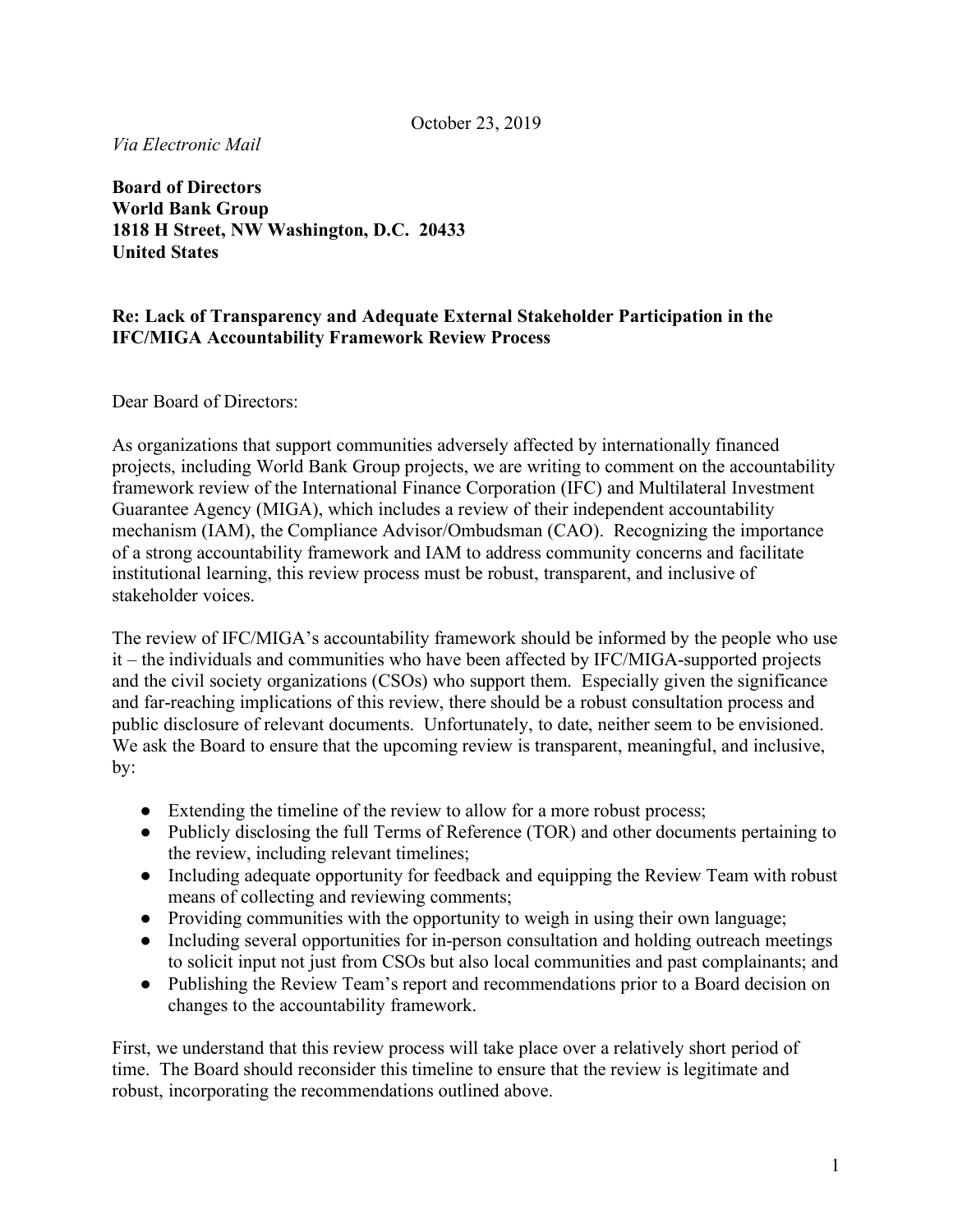Second, we are deeply disturbed that the full TOR and other documents relevant to the review process have not been disclosed. Some of the signatories to this letter participated in a brief introductory meeting with the Review Team tasked with examining and reporting on the effectiveness of the accountability framework and generating recommendations for the Board. While the participants appreciated the opportunity to meet with the team, meaningful engagement was difficult because the participants lacked information about the TOR and the issues under consideration. Moreover, although there has been subsequently a public announcement with some details of the review, it is still difficult for the broader public to know the full suite of the aspects of IFC/MIGA's accountability framework and the CAO that are being examined. The secrecy behind the review sets a dangerous precedent with respect to transparency and hinders stakeholders' ability to be useful to the Review Team. For stakeholders to effectively participate in this process, they must know the full parameters. The review process must not be veiled; therefore, we request that the full TOR and other documents pertaining to the review be published immediately.

Third, the Review Team should have a structured means of receiving input from global communities and CSO stakeholders, and input should be gathered over a designated and broadly publicized comment period. Posting an announcement on the World Bank's website with an email address to send feedback is not enough. Although the review of the World Bank Inspection Panel's toolkit has been imperfect and has also suffered from a lack of transparency, it has at least incorporated two stakeholder comment periods. In addition, the Review Team should have the ability to meet with stakeholders around the world, including complainants and local communities. Not having these opportunities hinders the Review Team's ability to understand community perspectives and experiences with IFC/MIGA and the CAO, lays the groundwork for an incomplete review, and will be a disservice to those of whom IFC/MIGA are accountable.

Fourth, we gather that the Review Team currently does not have the resources to translate comments or input not submitted in English. Priority should be given to the voices of the very communities impacted by IFC/MIGA-supported projects. Not accommodating for stakeholder feedback in their own language denies whole communities a voice, and the Review Team will be deprived of essential input on the effectiveness of IFC/MIGA's accountability framework and the CAO. Placing the burden on communities or CSOs to translate all submissions is wholly improper and an affront to the principles of stakeholder engagement.

We encourage the Board and Review Team to consider practices adopted at other institutions with respect to consultation processes. As an example, the European Bank for Reconstruction and Development recently reviewed its Project Complaint Mechanism. The review included regular engagement with CSOs for over a year and a half, solicitation of detailed feedback prior to the commencement of the official review, and regularly-provided updates throughout the review process. It released translations of its draft recommendations in several languages, including Arabic, and organized eight regional, in-person consultations.<sup>1</sup>

 <sup>1</sup> *See EBRD Good Governance Policy Consultation – London*, EUROPEAN BANK FOR RECONSTRUCTION AND DEVELOPMENT (Mar. 5, 2019)

https://www.ebrd.com/news/events/ebrd-good-governance-policy-consultation-london.html (last visited Oct. 23, 2019).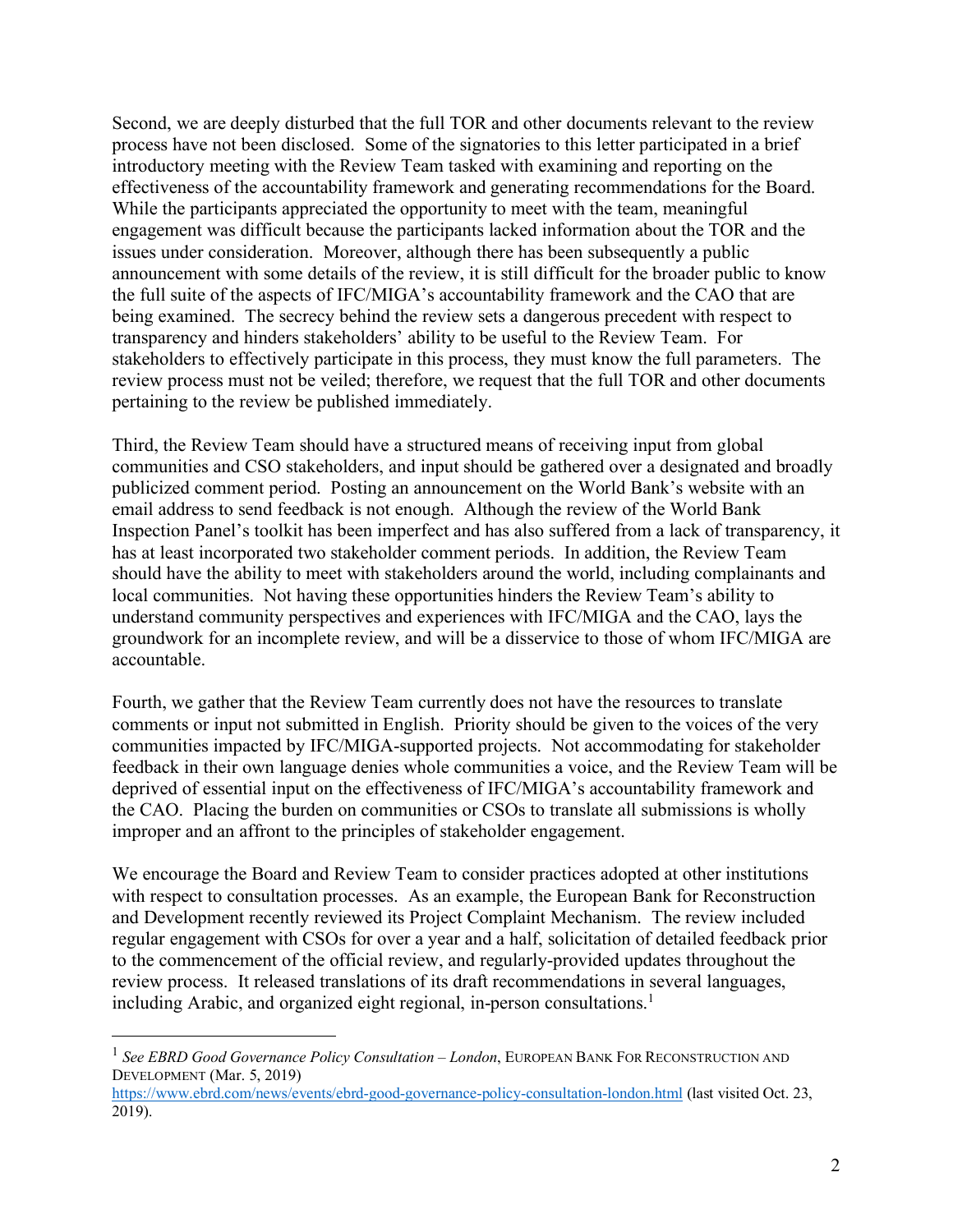Finally, we are deeply concerned that, given the lack of transparency in this process, the Review Team's report and recommendations will not be disclosed before the Board makes a decision on updating the accountability framework and the CAO's Operational Guidelines. Given the farreaching implications of this review process, stakeholders must have an opportunity to see and provide feedback on the recommended changes.

We appreciate that the Board is taking a hard look at improving the accountability framework, and we thank you for considering our recommendations during this important process. We look forward to ongoing engagement with the Board to ensure that accountability at IFC/MIGA is strong, for the benefit of communities around the world and IFC/MIGA.

Sincerely,

Abibiman Foundation – Ghana ACADHOSHA – Democratic Republic of the Congo Accountability Counsel – United States Action For Development – Zambia Action Paysanne Contre la Faim – Democratic Republic of the Congo Africa Centre for Investment and Trade Policy Facilitation – Uganda African Law Foundation (AFRILAW) – Nigeria Arab Watch Coalition – Regional Association for Women and Children's Affairs – Iraq Association Tunisienne pour le Droit de Development – Tunisia Bank Information Center – United States Bank Information Center Europe – The Netherlands Both ENDS – The Netherlands Bretton Woods Project – United Kingdom Buliisa Initiative for Rural Development Organisation (BIRUDO) – Uganda CEE Bankwatch Network – Regional Center for International Environmental Law (CIEL) – United States Centre for Research on Multinational Corporations (SOMO) – The Netherlands Centro de los Derechos del Campesino – Nicaragua CITIM (Centre d'information Tiers Monde) – Luxembourg Community Outreach for Development and Welfare Advocacy (CODWA) – Nigeria Community Policing Partners (COMPPART) – Nigeria Conseil Régional des Organisations Non Gouvernementales de Développement – Democratic Republic of the Congo Conseil Régional des Organisations Non Gouvernementales de Développement du Kasaï Oriental – Democratic Republic of the Congo COPA-Kenya – Kenya Dynamique pour la Promotion et la Protection de l'Artisanat Minier au Tchad (DYPRODAMIT) – Chad Egyptian Center for Civic and Legislative Reform – Egypt Egyptian Initiative for Personal Rights – Egypt Equitable Cambodia – Cambodia etika asbl – Luxembourg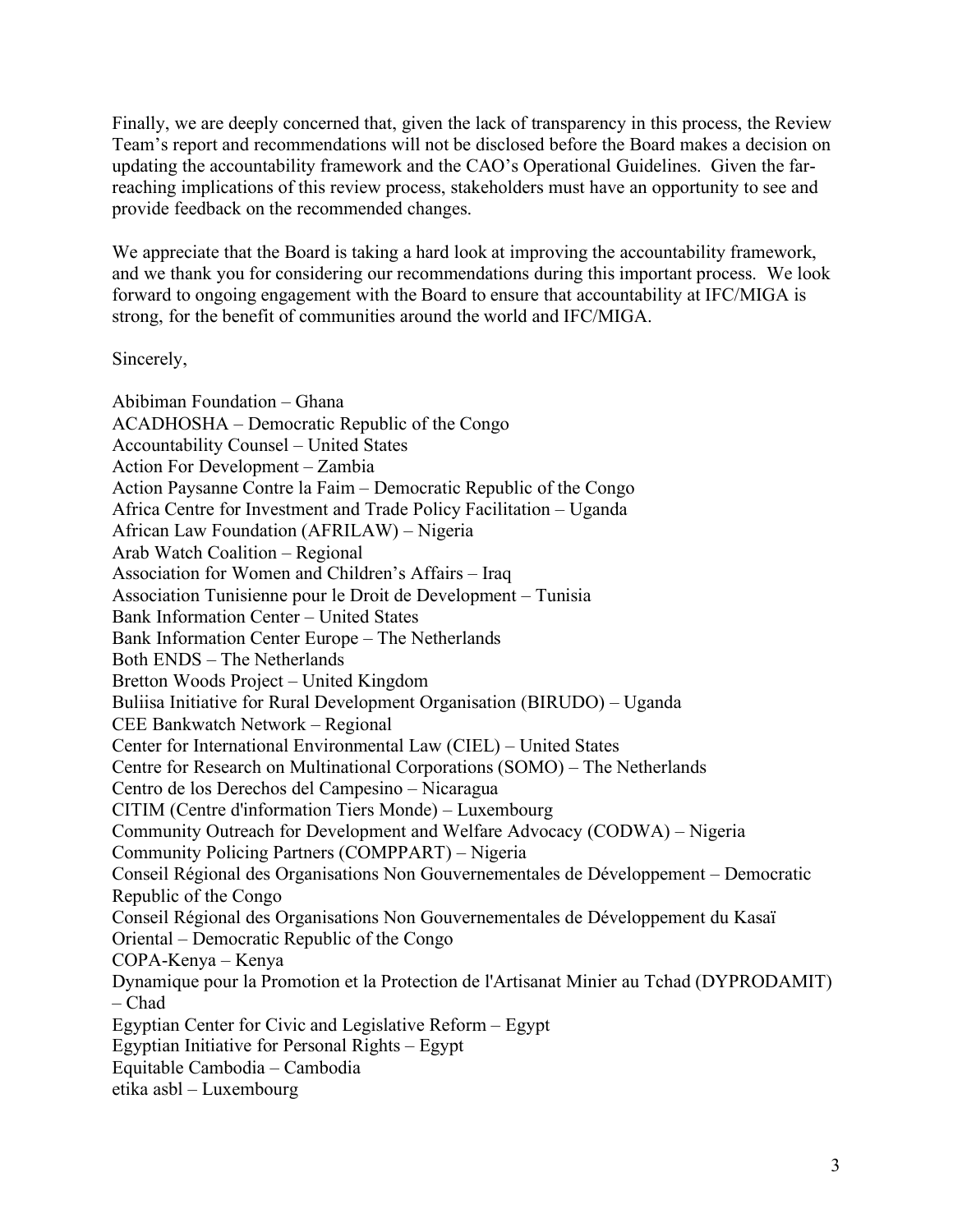Foundation for Environmental Management and Campaign Against Poverty – Tanzania Foundation For Environmental Rights, Advocacy & Development (FENRAD) – Nigeria Freedom from Debt Coalition (FDC) of the Philippines – The Philippines Friends of the Earth Japan – Japan Friends with Environment in Development – Uganda Fundación Ambiente y Recursos Naturales – Argentina FUNDEPS – Argentina Gender Action – United States GLOBAL RIGHTS – Nigeria Green Advocates International – Liberia Inclusive Development International – United States Indian Social Action Forum (INSAF) – India Institute for Agriculture and Trade Policy (IATP) – United States International Accountability Project – United States/Global International Rivers – United States Jamaa Resource Initiatives – Kenya Kebetkache Women Development & Resource Centre – Nigeria Lebanese Union for Persons with Physical Disabilities (LUPD) – Lebanon Lebanon Eco Movement – Lebanon Loeildafrique Media – Togo Lumière Synergie pour le Développement – Senegal Dr. Muatar Khaydarova (Independent Expert on Freedom of Association) – Tajikistan Narasha Community Development Group – Kenya Natural Resources Alliance of Kenya – Kenya Nature Tropicale ONG – Benin NGO Forum on ADB – Regional Observatoire d'Etudes et d'Appui à la Responsabilité Sociale et Environnementale (OEARSE) – Democratic Republic of the Congo Oxfam – Global Oyu Tolgoi Watch – Mongolia Pakistan Fisherfolk Forum – Pakistan Peace Point Development Foundation – Nigeria Phenix Center for Economic and Informatics Studies – Jordan Project on Organizing, Development, Education, and Research (PODER) – Mexico SEATINI UGANDA – Uganda Social Justice Connection – Canada Studies and Economic Media Center – Yemen SUHODE Foundation – Tanzania Tunisian Association for Transparency in Energy and Mines – Tunisia Urgewald e.V. – Germany Wedian Association for Social Development – Yemen Witnessradio.org-Uganda – Uganda WomanHealth Philippines – The Philippines Yemen Observatory for Human Rights – Yemen Yemen Organization for Promoting Integrity – Yemen Youth For Environment Education And Development Foundation (YFEED Foundation) – Nepal